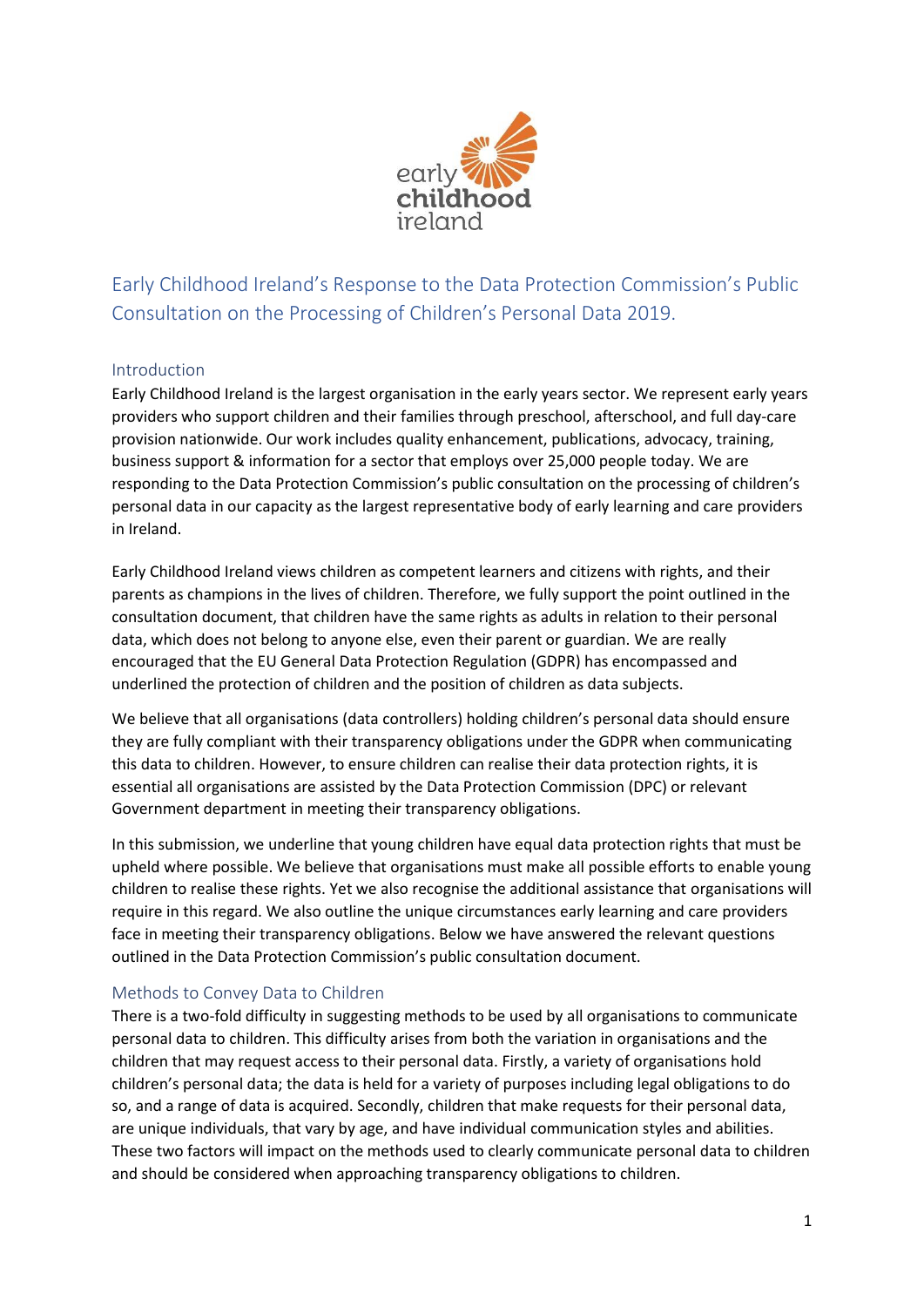However, some universal principles are applicable to the methods used by organisations to clearly convey children's personal data. Under Article 12.1 of the GDPR, organisations must ensure that they use clear, plain language that a child can understand, when fulfilling their transparency obligations. We believe that for each child to realise their transparency rights, the communication of personal data to children should be delivered in an individualised manner, tailored to each unique child, and incorporating their age and abilities.

We highlight the importance of devising ways to communicate personal data to young children. We acknowledge that young children many have difficulties in understanding the concept of data protection, but it is important to remember that they do not lose their transparency rights just because they are unable to read. Therefore, we believe that organisations have a duty to strive to communicate personal data and rights to young children, where possible.

At the same time, young children that are unable to exercise their data protection rights due to their age and level of understanding, have a right to be protected by their parents and guardians. Article 5 of the UN Convention on the Rights of the Child (UNCRC) recognises the duty of parents/guardians to provide, in a manner consistent with the evolving capacities of the child, appropriate direction and guidance to children in exercising their rights. This means parents must facilitate their young children in realising and understanding their data protection rights where they cannot do this for themselves.

Therefore, in principle we agree that two sets of transparency data should be provided where an organisation aims it products at both children and adults. However, we emphasise that this must not create an unnecessary burden for organisations in creating two datasets for every child, as a younger child may not ever request this data. The Data Protection Commission could provide communications templates and materials for organisations that can be used on foot of a request from a young child. We envisage these templates and materials will be more frequently used when awareness of GDPR and data protection rights become more widespread throughout society.

#### **Assistance required for organisations in meeting their obligations**

To ensure all children realise their rights to their personal data, it is essential all organisations holding children's personal data are assisted by the Data Protection Commission or relevant Government department in meeting their transparency obligations towards children. We acknowledge that the Data Protection Commission intends to produce guidance materials for both children and the organisations who process the personal data of children and codes of conduct in conjunction with sector stakeholders.

However, we believe that stakeholder engagement should go further than drawing up codes of conduct. In order for children to realise their transparency rights, every organisation should be as fully equipped to deliver on these rights as possible. Therefore, we believe the DPC should firstly produce templates and materials to be used by organisations to communicate data to children. Secondly, we believe that the DPC should identify any additional financial costs that organisations may incur in fulfilling their transparency obligations. Lastly, we hope to see the DPC provide relevant information and training for organisations on communicating personal data to children.

We highlight again the specialised approach that will need to be taken when communicating with young children and the additional training and resources this will require. In assisting early years providers with communicating personal data to young children, we recommend that the DPC should engage with the Department of Children and Youth Affairs Participation Unit on the three responsibilities of the DPC that we have outlined above.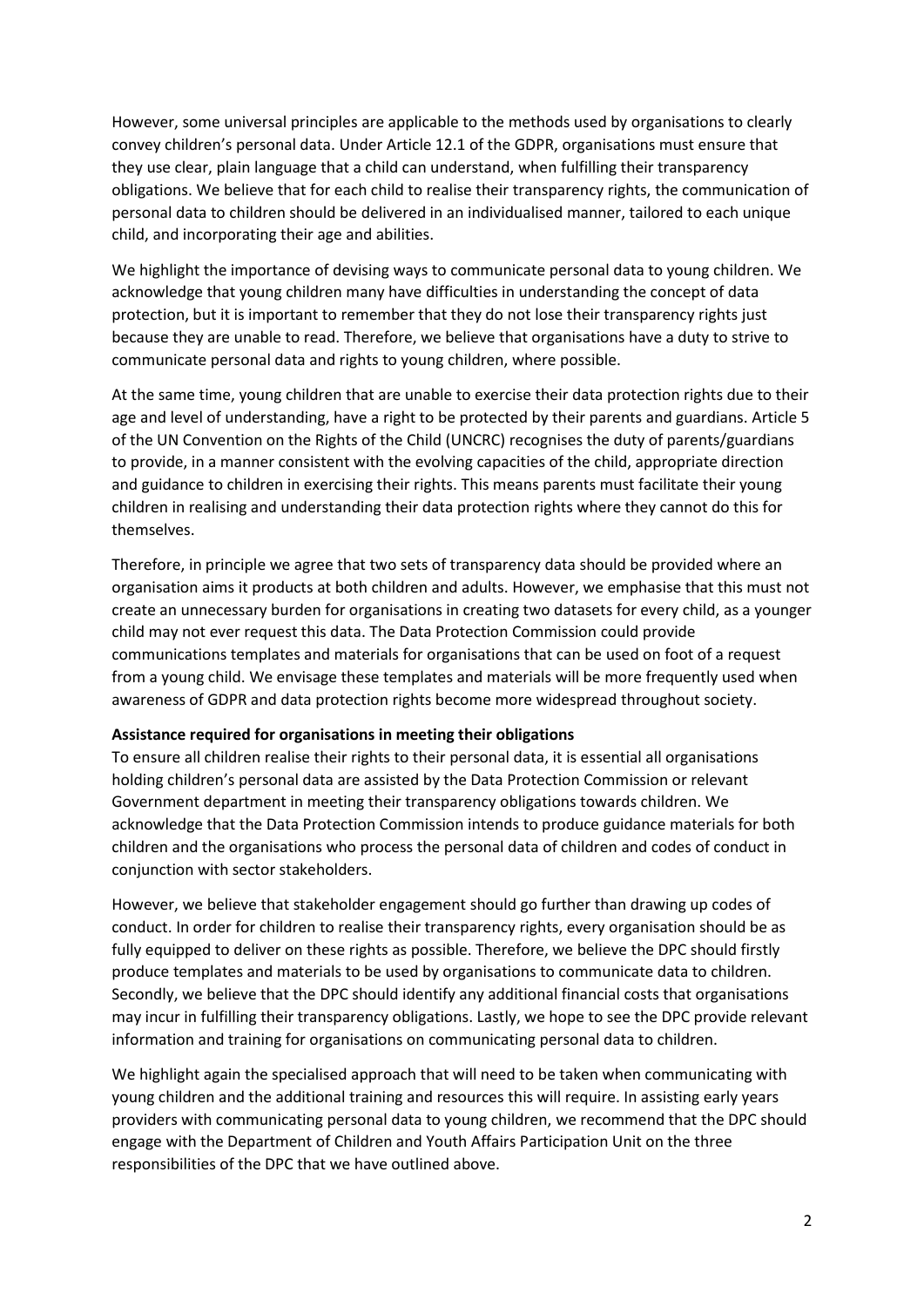We also highlight the importance of Article 12.5 in the GDPR which outlines that accessing personal data should be free. Some organisations will need additional assistance with financing extra administration and time, to ensure that children or their families can realise their rights at no cost and without harm to the sustainability of organisations. We highlight early years providers as an example of these organisations, which is explored in more detail below.

#### **Data Protection and Young Children**

We are really encouraged by the DPC's consultation with children of school age as an inclusive practice fulfilling the right children have under the UNCRC to express their views freely on matters that affect them. However, we would like to see a similar consultation conducted with younger children in early years settings, as they have equal data protection rights. Of course, we are aware that very young children will struggle to understand some of the data protection concepts and due weight must be given to their age and maturity. Yet a consultation process with younger children will aid organisations as a first step, in making the best effort possible to ensure young children can access their transparency rights.

A consultation process that involves young children where appropriate, their parents/guardians and early years providers, will ensure that any methods of data communication with young children will be evidence-based. We highlight the Mosaic Approach as an example of a possible method that could be used in the consultation. This approach is widely used to gather the views of young children (Joseph Rowntree Foundation, 2001). Yet again we encourage formal consultation with the early years sector on the best consultation approaches.

We believe there is scope for a range of methods to be used to communicate data to young children. We highlight in the GDPR, under Article 12, that the delivery of personal data can go beyond written means, where appropriate, including verbal delivery or the use of icons. This means that methods that have been used to gain consent from young children in research, through pictures, could be adapted to fit data protection purposes.

We also advocate for innovative methods of communication of personal data to children. For example, as an organisation, we continually highlight the importance of play in children's learning and understanding. The importance of play has also been recognised in the First 5 Strategy, a wholeof-Government strategy for babies, young children and their families 2019-2028. There could be room to adopt a play-based strategy to communicate data protection rights for relevant age groups, to communicating data to children.

However, we underline that all methods of communication of personal data to children should be formed from consultation with the early years sector and piloted with different groups of children and stakeholders. This approach would ensure that any communications strategies, codes of conduct or materials produced are evidence-based.

# Accessing Personal Data and Erasure Requests

In order to access personal data, it must be ensured that children first understand they have a right to access this information or request it to be deleted. We highlight Recital 38 of the GDPR that outlines children may not be aware of their rights in relation to the processing of personal data. This warrants extra effort by organisations using children's data to try their upmost to ensure children realise their transparency rights. We also highlight Article 57 of the GDPR that underlines the role of the DPC in promoting awareness among the public about their data protection rights. We believe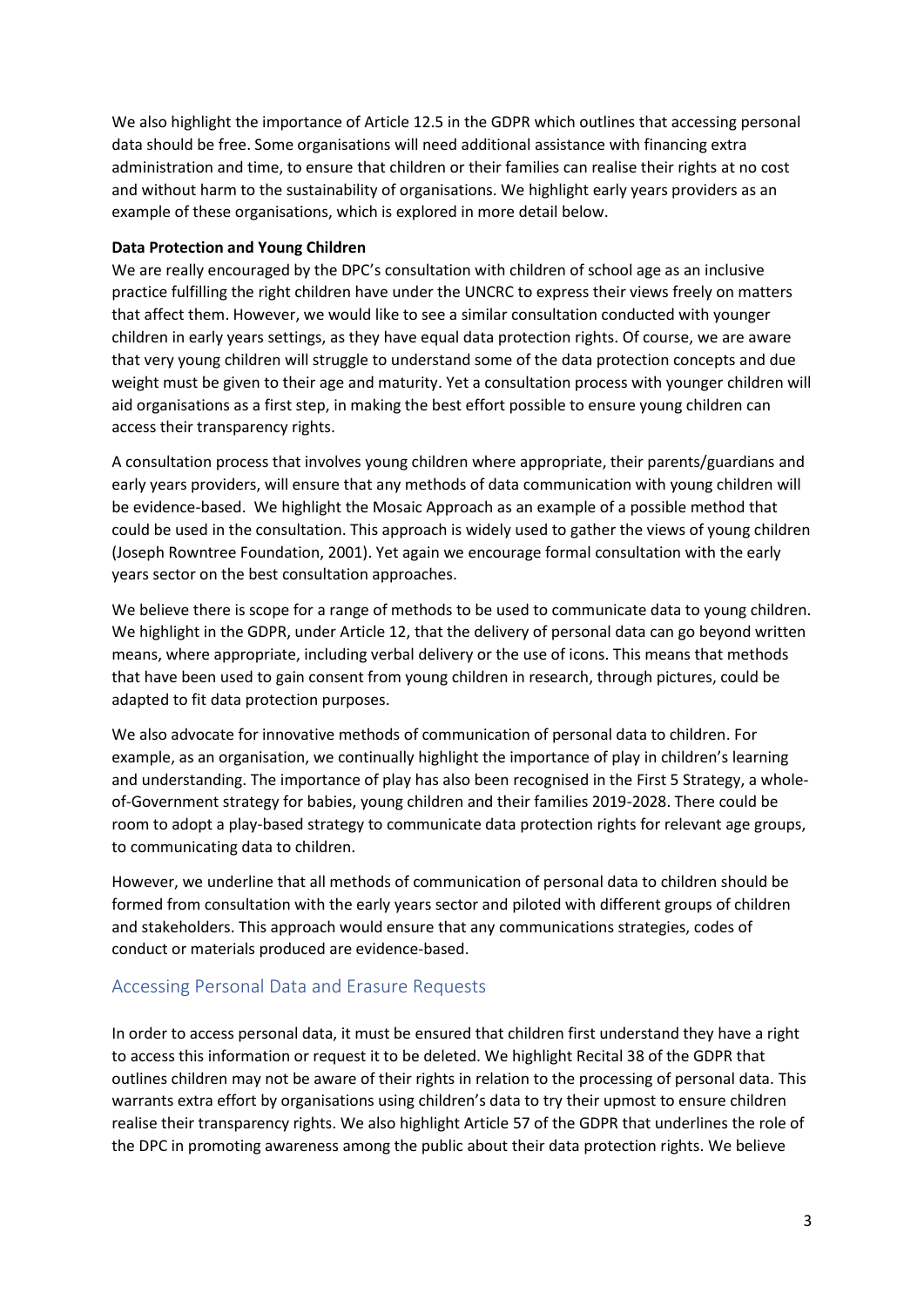that in order to adequately fulfil this role, this principle needs to extend to raising awareness of data protection rights among young children as well.

Of course, for younger children, highlighting data protection rights will prove difficult. However, we encourage the DPC to work with early years sector stakeholders to discover the best ways to introduce young children to their rights under the GDPR. There could even be room for inclusion of these rights on early years curriculums like Aistear.

However, given the age and maturity of children in early learning and care settings, we believe that parents must fulfil their duty to safeguard children's rights as outlined earlier. This means they must be able to make erasure and access requests on behalf of their young child.

Other factors aside from the age of a child need to be taken into consideration when dealing with data erasure requests. These include the fact that some organisations are legally required in some circumstances to retain data for set periods. Although this fact is recognised in the GDPR, organisations will require support in communicating this point to children.

Early learning and care settings are obliged to retain certain types of children's personal data for a set period of time under the Child Care Act 1991 (Early Years Services) Regulations 2016.<sup>1</sup> Additionally, some data needs to be retained for up to a period of 21 years in circumstances, such as issues of safeguarding concerns and for insurance purposes.

In cases where data is required to be retained, there remains an obligation on providers and other organisations to clearly communicate to children where appropriate, why their requests for data erasure cannot be completed and why this data is stored. For children in early years settings, this must also be clearly explained to parents/guardians given the young age of the children.

# Additional Support for Early Years Providers

 $\overline{a}$ 

Early years providers are an example of organisations that will need support to fully meet their transparency obligations to both children and their parents/guardians. This results from the young age of the children they cater to; the existing administration burden they face in providing early learning and care, and sustainability issues in the sector, including staff retention and recruitment issues.

Early years providers conduct the important task of recording and holding children's personal data to enable children to avail of high-quality early learning and care, to track their learning and development, and for their safety. This administration can prove burdensome for providers, who must remain compliant with Tusla and Pobal regulations. This is acknowledged in the Programme Support Payments made to providers by the Department for Children and Youth Affairs to assist with the administration of childcare schemes. Also, the new national childcare scheme launched in 2019, requires providers to go through more training and manage altered administration procedures.

The introduction of the GDPR created an additional administration and training burden in the early years sector. Early years providers altered data retention policies and ensured that early years staff are trained and fully aware of their obligations under the GDPR. We as an organisation assisted early years providers with the GDPR changes by creating data retention policy templates, providing

 $1$  Examples of minimum time periods for retaining data can be found in the Appendices of the Tusla Quality Regulatory Framework.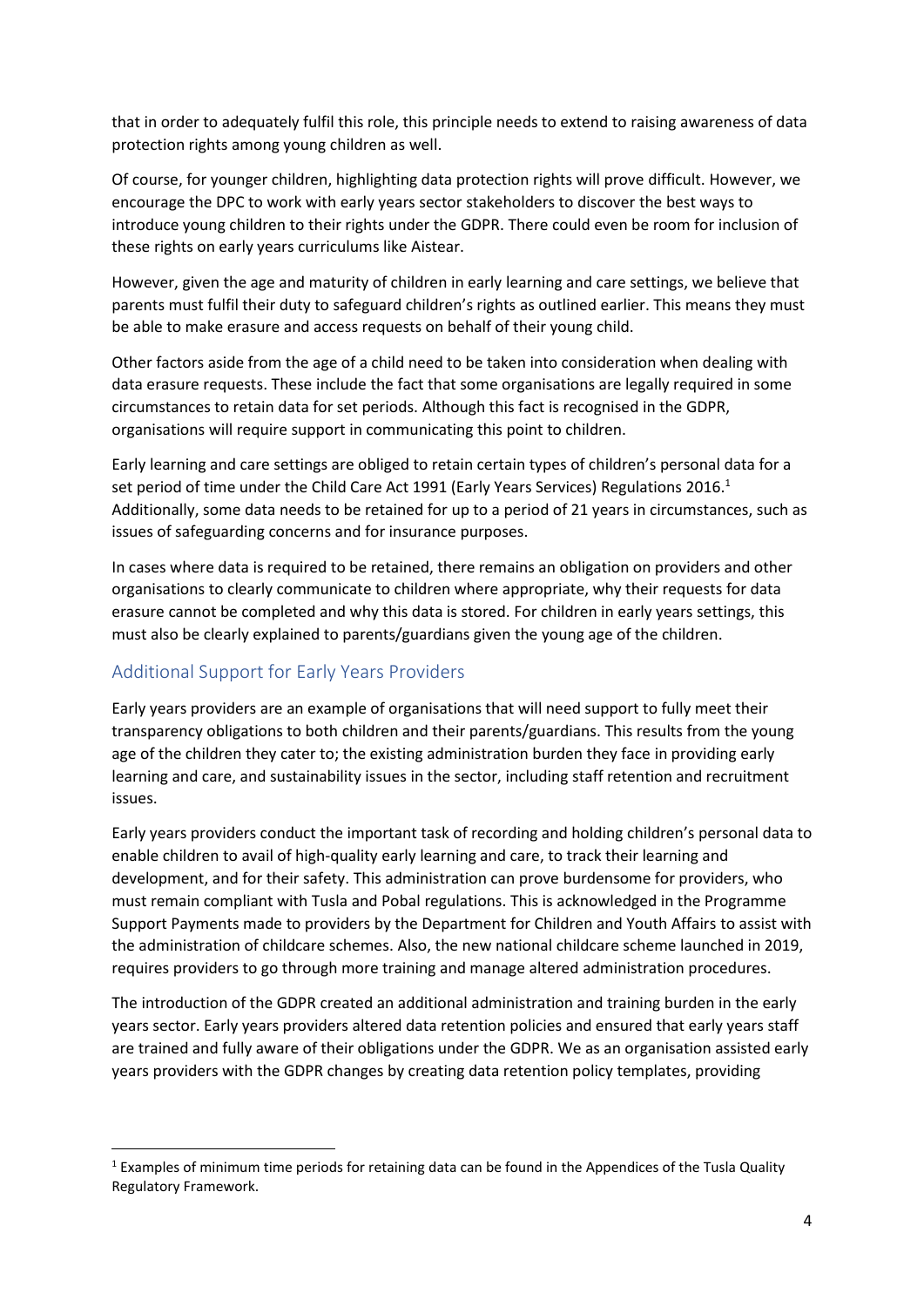accessible GDPR training and our Support Point information service was used by providers for assistance with these issues.

Some of the main issues faced by our members in meeting transparency obligations included problems with redacting other children's personal data to fulfil data requests. Early years providers highlighted this as costly, and very time consuming. Plus, we found that providers are not always aware of this requirement until they must deal with an access request. <sup>2</sup> This is an issue that needs to be kept in mind when devising communications materials for organisations. It also emphasises the need for stakeholder engagement to uncover sector specific difficulties in meeting transparency obligations.

Responding to any additional administration and facilitating young children to realise their data protection rights, will require additional state finance to pay for non-contact hours in early years settings as well as any communication materials required. We highlight the administration burden the early years sector faces in the context of the current staffing crisis in the early years sector. Nearly half of staff in the sector work part-time, and there is a high turnover rate of 25%, with average wages of €12.17 per hour (Pobal, 2018).

Although, we fully support young children accessing their personal data rights, we underline that early learning and care providers will need additional assistance from the Data Protection Commission or relevant government department in facilitating these rights. We envisage that this will need to be in the form of financial supports, communications materials and training for staff. The assistance must cover any consultation period on methods to communicate with children and extend if any new methods are introduced. All types of early years providers will need additional assistance with their communications obligations, including community, private, smaller and larger settings. The assistance provided to them should be tailored to their needs, based on DPC stakeholder engagement with different types of settings.

#### Conclusion

 $\overline{a}$ 

In this submission, we have made it clear that organisations must realise their transparency obligations in a manner that is tailored to individual children. We are encouraged by the steps that the Data Protection Commission has taken in this regard, by consulting with children in schools.

However, we believe that as young children have the same data protection rights as older children, organisations should strive to ensure, that they enable young children to realise these rights. As a first step, we have outlined in this submission that young children should be consulted on data protection issues in the same manner as school-age children.

However, organisations will need support from the Data Protection Commission in the form of materials, training and financing in some cases, to enable all children to realise their data protection rights. In particular, we have highlighted the unique support that early years providers will need due to the administration burden they already face, the sustainability crisis engulfing the early years sector and the young age of children who avail of their services. This support must be based on the results of extensive, evidence based early years stakeholder engagement.

 $2$  This information was discovered through our information service Support Point, which provides assistance and information to early years providers on data protection issues.